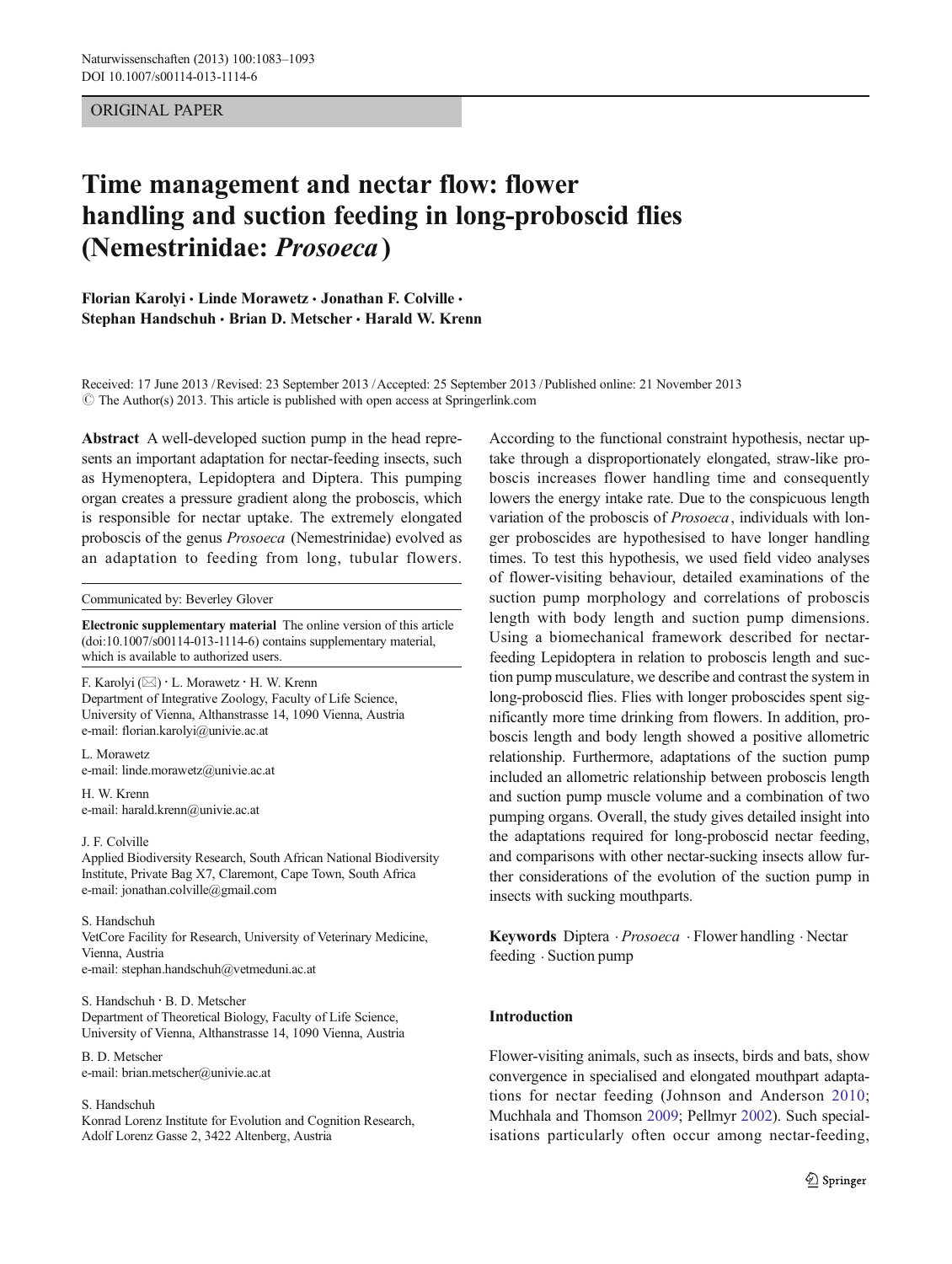holometabolous insects (Krenn et al. [2005](#page-10-0)). Nectar offers insects a readily available and often abundant, carbohydraterich resource (Nicolson [2007](#page-10-0)). Several morphological adaptations are, however, needed for efficient nectar uptake and include elaborated sensory organs (Krenn et al. [2005](#page-10-0)), advanced flight capabilities (Dudley [2000\)](#page-9-0) and a modified feeding apparatus that consists of both sucking mouthparts and pumping organs in the head (Borrell and Krenn [2006](#page-9-0)). A suction pump situated in the head of nectar-feeding insects creates a pressure gradient along the tubular proboscis that enables them to rapidly suck up nectar from flowers (Eberhard and Krenn [2005](#page-9-0); Davis and Hildebrand [2006](#page-9-0); Borrell and Krenn [2006;](#page-9-0) Kim et al. [2011a\)](#page-10-0). Whilst the nectar with the highest sugar concentration would clearly offer the greatest energy reward, biophysical reasoning indicates that the exponential increase of viscosity with higher sugar concentrations would make it more difficult to transport sugar-rich liquids through a narrow food canal (Kim et al. [2011b](#page-10-0); Kingsolver and Daniel [1979](#page-10-0)). However, the optimal sugar concentration appears to be independent of size and shape of the proboscis, with insects selecting nectar that optimises their energy gain. Various studies have shown that the optimal concentration of sucrose for butterflies is approximately 35– 40 % (Daniel et al. [1989;](#page-9-0) Pivnick and McNeil [1985](#page-10-0); May [1985](#page-10-0); Borrell [2004](#page-9-0)) or, alternatively, that a 20–25 % sucrose concentration maximises the rate of energy intake, as suggested by other authors (Heyneman [1983](#page-9-0); Kingsolver and Daniel [1979](#page-10-0); Kim et al. [2011b\)](#page-10-0).

The biophysical background of nectar feeding in butterflies (Kim et al. [2011b](#page-10-0); Daniel et al. [1989](#page-9-0); Kingsolver and Daniel [1979;](#page-10-0) Pivnick and McNeil [1985](#page-10-0); Heyneman [1983\)](#page-9-0), together with studies about the energy flux in suction feeding in orchid bees (Borrell [2004,](#page-9-0) [2006\)](#page-9-0), has contributed to a biomechanical perspective of the evolutionary history of insect–flower interactions. In addition, a recent study described the proboscis of nectar-feeding butterflies as a combination of a nanosponge with a drinking straw, underlining the importance of both capillary force and the suction pump in Lepidoptera (Monaenkova et al. [2012\)](#page-10-0).

Convergent evolution has shaped greatly elongated mouthparts in a number of Hymenoptera, Lepidoptera and Diptera that allow exclusive access to nectar in long-tubed flowers (Borrell and Krenn [2006\)](#page-9-0). Several species of South African flower-visiting Nemestrinidae and Tabanidae have evolved disproportionately long proboscides that are up to fourfold longer than their body (Borrell and Krenn [2006](#page-9-0)). These relatively large-bodied flies are highly accomplished fliers, hovering over flowers and rapidly moving between flower patches during feeding. Therefore, larger energy requirements should be expected for these flies (Heinrich [1975\)](#page-9-0) and associated morphological adaptations towards efficient nectar feeding, i.e. overcoming the biophysical limitations of taking up sugar-rich nectar through a long and narrow proboscis.

South African long-proboscid flies are linked into a broad network of coevolution with more than 170 species of host plants across various families (including Iridaceae, Geraniaceae, Orchidaceae and Proteaceae) and represent important pollinators across floristically rich regions of South Africa (Goldblatt et al. [1995;](#page-9-0) Johnson and Steiner [1997;](#page-9-0) Potgieter and Edwards [2005;](#page-10-0) Goldblatt and Manning [1999](#page-9-0), [2000](#page-9-0)). These flower guilds share a similar morphology including an elongated and narrow, straight or slightly curved floral tube containing nectar volumes up to 12.8 μl with a sugar concentration between 20 and 32 % (Goldblatt and Manning [2000\)](#page-9-0). Studies have indicated that flies with longer proboscides were able to take up more nectar in a single visit to deep-tubed flowers and therefore most likely received an energy benefit (Pauw et al. [2009](#page-10-0); Anderson and Johnson [2008\)](#page-9-0). However, according to the functional constraints hypothesis (Kunte [2007](#page-10-0)), individuals with a disproportionally long proboscis should have an increased flower handling time and therefore increased energy cost compared with shorterproboscid individuals. Furthermore, flying with, aiming and inserting a longer proboscis into a long, narrow flower is expected to be more difficult and energy expensive. In contrast, flies with relatively longer proboscides can exclusively access nectar from deep, narrow flowers that are otherwise inaccessible to species with shorter proboscis lengths (Kunte [2007\)](#page-10-0).

All Diptera are characterised by fluid-feeding mouthparts, and elongated proboscides evolved independently among many taxa with nectar or blood feeding (Krenn and Aspöck [2010;](#page-10-0) Krenn et al. [2005\)](#page-10-0). Earlier studies have investigated the feeding apparatus of short-proboscid Tabanidae, revealing a two-pump system (Bonhag [1951](#page-9-0)), and of Bombyliidae, which are equipped with an improved sclerotized cibarial pump (Szucsich and Krenn [2000,](#page-10-0) [2002](#page-10-0)). However, the only morphologically well-studied Diptera possessing a proboscis longer than the body are nemestrinid flies from the genus Prosoeca. A recent morphological study of these flies confirmed a simple but unique composition of the extremely elongated proboscides: proximally, the proboscis consists of the labrum–epipharynx unit and the labium enclosing the laciniae and the hypopharynx, and the distal half is composed of the prementum which solely forms the food tube (Karolyi et al. [2012\)](#page-9-0). Nemestrinidae, like other nectar-feeding insects, must optimise their foraging behaviour. Longer handling times, due to their extremely elongated proboscis, would clearly lower the rate of energy intake. In addition, they are most likely required to feed quickly to minimise the threat of predation (Kim et al. [2011b](#page-10-0); Schowalter [2006\)](#page-10-0).

The aim of this study was to survey flower handling time differences between longer- and shorter-proboscid individuals and to test the functional constraint hypothesis that flies with longer proboscides are expected to have a longer handling time. Additionally, the anatomy of the suction pump associated with an elongated proboscis and its allometric relationship with proboscis length were investigated. The results give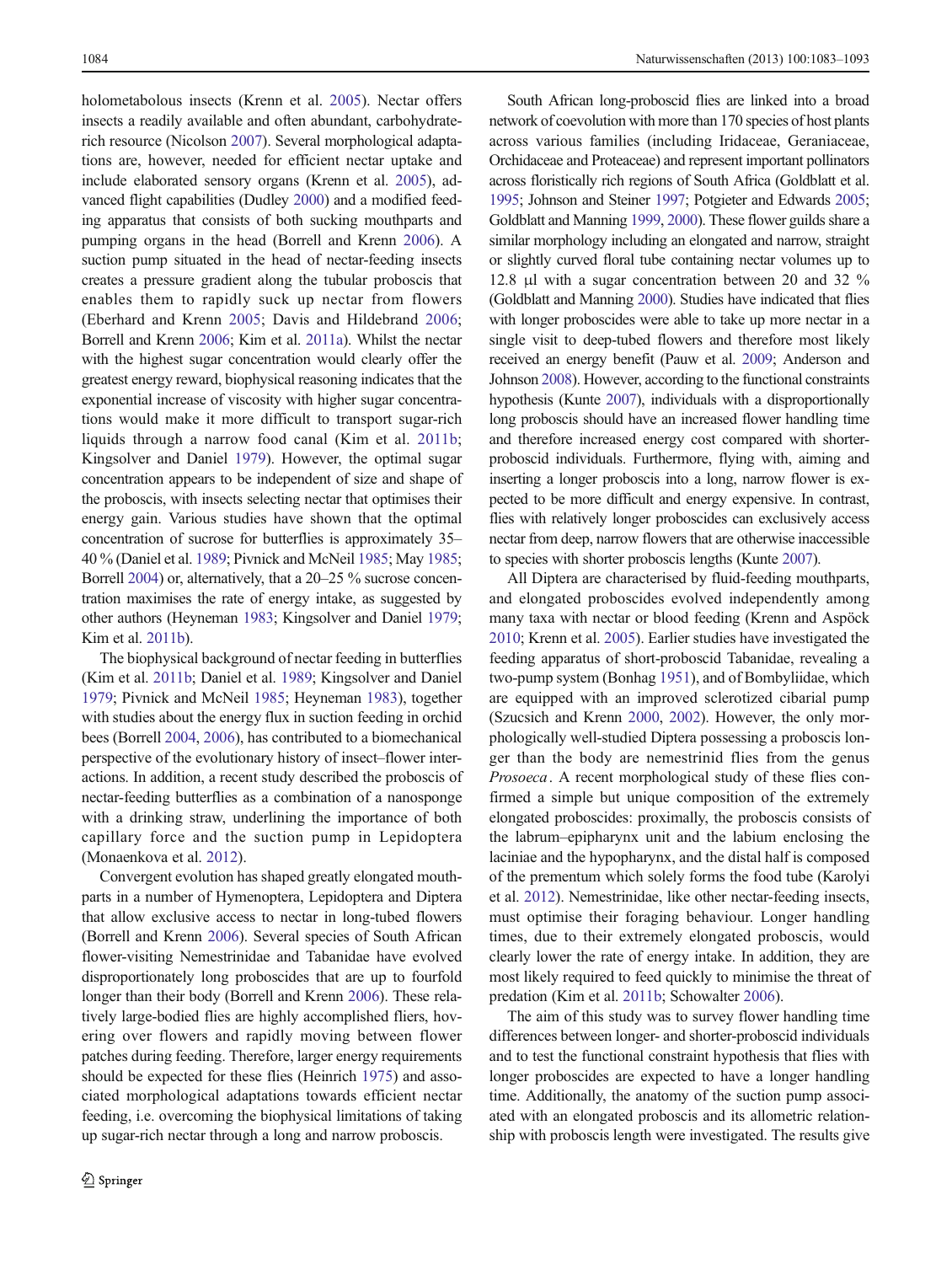additional insights into the foraging behaviour of nemestrinid flies and the morphological adaptations of the suction pump for feeding from long-spurred flowers.

## Materials and methods

#### Study organism and study sites

Throughout this study, the parasitoid nemestrinid fly Prosoeca sp. nov 1 (Manning and Goldblatt [1996](#page-10-0)) (hereafter referred to as Prosoeca sp.) from winter-rainfall Namaqualand (Le Roux and Whal [2005\)](#page-10-0), South Africa, was used. Specimens for anatomical studies were collected between August and September (2010–2012) from five different locations in the surroundings of Nieuwoudtville, Northern Cape Province: Hantam National Botanical Garden (31°24′43″S, 19°09′43″E), Grasberg Road (31°20′54″S, 19°05′30″E), Wild Flower Reserve (31°22′00″S, 19°08′51″E), Glacial Pavement (31°26′21″S, 19°08′42″E) and Melkbosfontein (31°21′12″S, 19°10′22″E). Videos of fly feeding activities on flowers were filmed at the botanical garden and the flower reserve sites in 2011 and 2012. Both observation sites provided a large population of the host plant Lapeirousia oreogena (Iridaceae). For all captured individuals, proboscis and body length were measured with a digital caliper (Helios Digi-Met 1220; 0.01 mm).

#### Video analyses

To estimate the effective flower visiting time and mean drinking time of Prosoeca sp., individuals were filmed during foraging on flowers of L. oreogena. The violet-coloured flowers have a long, narrow perianth tube containing between 2.5 and 7.3 μl sucrose-rich nectar with an average concentra-tion of 25.8 % (Goldblatt et al. [1995\)](#page-9-0). Both flies and  $L$ . oreogena are endemic to the region, and Prosoeca sp. is the flowers' sole pollinator (Manning and Goldblatt [1997](#page-10-0)). Observations were conducted on warm and sunny days between 10:00 am and 3 pm (16–30 °C), which represented the peak activity of flies. In addition to recording total flower handling time (Fig. [1\)](#page-3-0), flower handling behaviour was separated into three phases: (1) hovering phase (Fig. [2a\)](#page-3-0) where the proboscis was moved into feeding position while the fly was hovering above the flower; (2) drinking phase (Fig. [2b](#page-3-0)), the head is in contact with the anthers, and the fly remains more or less stationary; and (3) removing phase (Fig. [2c\)](#page-3-0), the proboscis is pulled out, and the fly moves away from the flower. Filmed flies were captured, measured and marked with a black dot on the wing with a permanent pen to prevent measurements of recaptured individuals. Videos were taken with a Sony HDR-XR550V video camera and analysed using Observer XT 11.0.

MicroCT and serial semithin sections

Collected flies were fixed in FAA solution (35 % formalin, 100 % glacial acetic acid, 90 % alcohol) and later stored in 70 % ethanol. All specimens were dehydrated to absolute ethanol and stained with 1 % iodine in 100 % ethanol overnight. Prior to scanning, samples were washed in 100 % ethanol (Metscher [2009\)](#page-10-0). Specimens were scanned with a MicroXCT-200 system (optical lens 2×; tungsten source at 40 kVand 200 μA; reconstructed isotropic voxel size 9.9 μm). For 3D reconstructions of the suction pump, AMIRA 5.3.3 software was used. The food canal and suction pump muscles were manually segmented in the Amira segmentation editor. After segmentation, structures were visualised in the Amira Viewer using both volume and surface rendering.

For investigations of the food canal, serial semithin sections of the proboscis of additional  $(N=5)$  flies were conducted. Preserved specimens were dehydrated and embedded in Agar Low Viscosity Resin (Pernstich et al. [2003](#page-10-0)). Sections of 1 μm at the proximal labium and the distal end of the prementum were cut with a Leica EM UC6 microtome using a diamond knife. Serial semithin sections were stained in a mixture of azure II (1 %) and methylene blue (1 %) in hydrous borax solution (1 %), diluted 1:20, at 90  $\degree$ C for 20 s. Micrographs were taken with a Nikon Eclipse E800 microscope equipped with a Nikon Digital Sight DS-Fi2 camera. Food canal dimensions were measured with the NIS-Elements Imaging Software version 4.00.

#### **Statistics**

Data analyses were conducted using the statistical computing software R 2.15.2 (R Core Team [2012](#page-10-0)). Proboscis length and body length were correlated using model II regression (major axis regression) within the 'smatr package' (Warton et al. [2012\)](#page-10-0). Relations between suction pump dimensions and proboscis lengths were calculated using linear regression models for cibarial and pharyngeal dilator muscles, for compressor muscles, and for cibarial retractor and protractor muscles.

Data for each feeding phase were transformed to attain normal distribution (square root transformation for hovering and drinking phase, inverse transformation for removing phase), and these were modelled in relation to proboscis length using linear regression. All graphs were designed with SigmaPlot 11.0.

# Results

Flower handling time and nectar uptake

The mean flower handling time on flowers of  $L$ . oreogena was  $2.59$  s $\pm$ 0.7 SD with a minimum of 0.72 s and maximum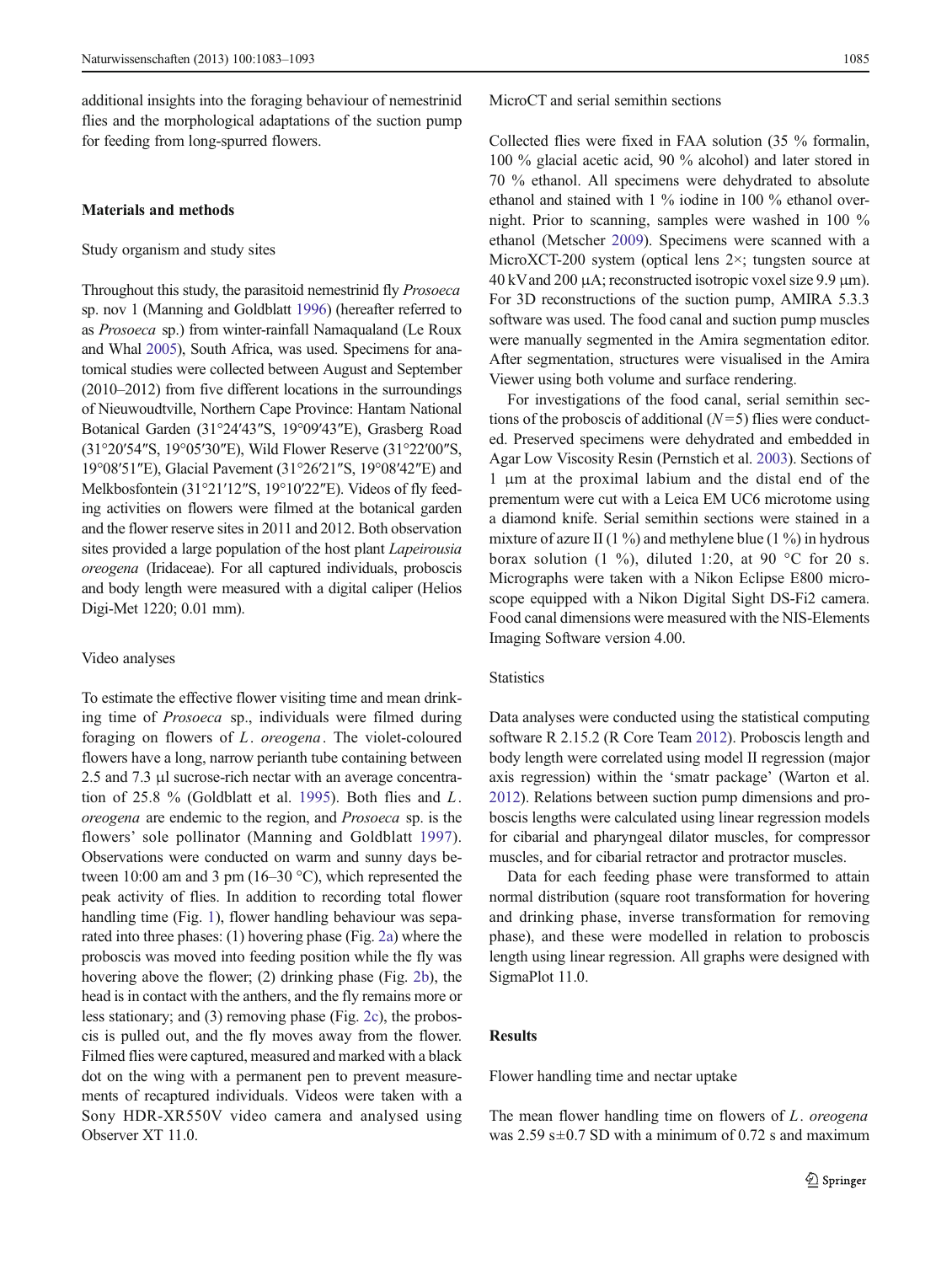<span id="page-3-0"></span>

Fig. 1 Linear regression between total flower handling time and proboscis length of Prosoeca sp. on flowers of L. oreogena

of 6.76 s. Linear regressions revealed a significant relationship between total flower handling time and increasing proboscis length  $(R^2=0.10; p=0.007)$  (Fig. 1). The flower-visiting behaviour of *Prosoeca* sp. on *L. oreogena* was divided into three proceeding functional phases. After approaching the flower in horizontal flight, the proboscis was swung forward from lying under the abdomen pointing posteriorly, into the feeding position while hovering above a flower for a few seconds (Fig. 2a). After contact with the flower, the fly alights down, inserting the proboscis into the spur as deep as possible, pushing the head and labral base against the anthers (Fig. 2b). Finally, after drinking, the proboscis was removed with a rapid upward movement (Fig. 2c). In total, 75 individuals were filmed over a period of 2 years.

When handling time was split into its three distinct phases, linear regressions showed that the time required for inserting and removing the proboscis was independent of proboscis length, whereas there was a significant increase in drinking time associated with the increase in proboscis length (Fig. 2d–f).

#### Suction pump anatomy

Suction pump muscles and their hypothesised functions are summarised in Table [1.](#page-4-0) The suction pump was composed of two functionally distinct parts with corresponding inlet valves. The cibarial pump was located in a slightly oblique position behind the clypeus and the frons. It was separated from the cone-shaped pharyngeal pump by the cibarial–pharyngeal valve (Fig. [3a, b](#page-5-0)). Both pumping organs consisted of a set of paired dilator muscles, and the pharynx was additionally equipped with two visceral compressor muscles. The lumina of these consecutive pumps formed a right angle with the oesophagus, which proceeded from the posterior pharynx through the brain to the occipital foramen at the back of the head (Fig. [3a](#page-5-0)).



Fig. 2 Linear regression between flower handling time and proboscis length of Prosoeca sp. on flowers of Lapeirousia oreogena divided into three successive phases. In addition, for each phase, illustrating pictures are given above: a, d hovering fly with proboscis in feeding position; b,

e drinking with proboscis fully inserted into the flower spur with the head in contact with the anthers; c, f proboscis is removed in a rapid movement. Of these, only drinking time shows a positive relationship to proboscis length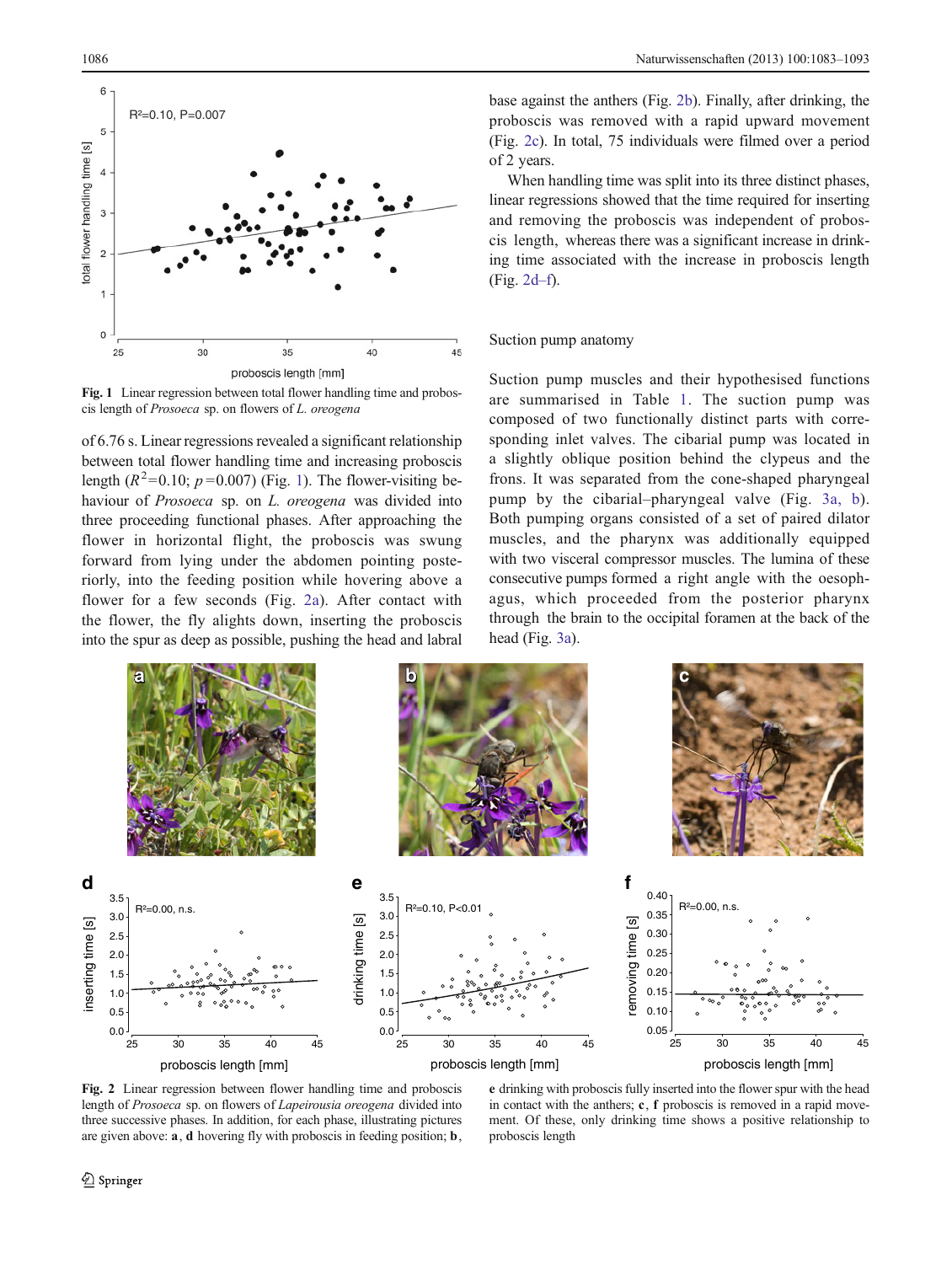<span id="page-4-0"></span>Table 1 Suction pump muscles of cibarial and pharyngeal pump of Prosoeca sp. including muscle name, abbreviations and function

| Muscle                              | Muscle<br>abbreviation | Function                 |  |
|-------------------------------------|------------------------|--------------------------|--|
| M. labro-epipharyngealis            | mle                    | Cibarial valve dilator   |  |
| M. clypeo-cibarialis                | mcc                    | Cibarial dilator         |  |
| M. clypeo-pharyngealis<br>ventralis | mcpv                   | Pharyngeal dilator       |  |
| M. clypeo-pharyngealis<br>dorsalis  | mcpd                   | Pharyngeal dilator       |  |
| M. pharyngealis anterior            | mpa                    | Pharyngeal<br>compressor |  |
| M. pharyngealis posterior           | mpp                    | Pharyngeal<br>compressor |  |
| M. fronto-pharyngealis              | mfp                    | Pharyngeal dilator       |  |
| M. geno-cibarialis                  | mgc                    | Cibarial retractor       |  |
| M. fronto-cibarialis                | mfc                    | Cibarial protractor      |  |

#### Cibarial pump

A paired dilator muscle was responsible for operating the cibarial pump. Musculus clypeo-cibarialis (mcc) originated on the clypeus and inserted on the anterior cibarial wall (Fig. [3a, b\)](#page-5-0). In addition, an unpaired muscle controlled the valve of the cibarial pump; at the base of the proboscis, m. labro-epipharyngealis (mle) extended between the labral base and the epipharynx (Fig. [3a, b\)](#page-5-0).

Lateral to the suction pump, two paired muscles were attached to a cuticular ledge protracting dorsolaterally on the cibarium (Fig. [3e, f\)](#page-5-0). Originating on the frons, next to the m. fronto-pharyngealis (Fig. [3f\)](#page-5-0), m. fronto-cibarialis (mfc) attached to a dorsal tendon protracting from the cibarium ledge. Musculus geno-cibarialis (mgc) originated on the gena and extended obliquely to its insertion on the cibarium.

#### Pharyngeal pump

The pharyngeal pump was operated by three paired dilator and two unpaired compressor muscles. Musculus clypeopharyngealis ventralis (mcpv) originated on the clypeus and inserted on the cibarial–pharyngeal valve (Fig. [3c, d](#page-5-0)). The main pharyngeal dilator, m. fronto-pharyngealis (mfp), originated on the frons and was attached to the concave dorsal wall of the pharynx (Fig. [3c, d\)](#page-5-0). The secondary pharynx dilator, m. clypeo-pharyngealis dorsalis (mcpd), extended between the clypeus and the pharynx (Fig. [3c, d\)](#page-5-0). Two unpaired muscles enclosed the anterior and posterior pharynx surface (Fig. [3c\)](#page-5-0). Musculus pharyngealis anterior (mpa) extended between the anterior dorsal pharynx ridge and the cibarial–pharyngeal valve and was breached by the fibres of m. clypeopharyngealis dorsalis. Lying against the posterior pharynx surface, m. pharyngealis-posterior (mpp) extended between the oesophagus outlet and the cibarial–pharyngeal valve. Finally, two small muscles, m. tentorio-oesophagialis dorsalis and lateralis (mtod, mtol, respectively), resided between the posterior tentorial arms and the oesophagus near the occipital foramen (Fig. [3c](#page-5-0)).

Allometric relationship of body and proboscis length

The proboscis measurements of Prosoeca sp. are summarised in Table [2](#page-6-0). Proboscis lengths were twofold longer than the body, with length variations from 28 to 43 mm and with a proximal diameter of 170 to 209 μm and a distal diameter of 110 to 144 μm. The major axis regression revealed a positive allometric relationship between body and proboscis length (Fig. [4a\)](#page-6-0). For every 1 mm body length gain, the proboscis length increased by 3.32 mm (95 % CI 2.64– 4.41 mm; Fig. [4a](#page-6-0)). In addition, all dilator muscles of the cibarium and pharynx displayed a significant positive relationship with proboscis length (Fig. [4b, c](#page-6-0); for further details, see Supplemental Material 1). Furthermore, volumes of the pharyngeal compressor muscles significantly increased with proboscis length (Fig. [4c](#page-6-0)). Regarding the cibarial protractor and retractor muscles, both showed a significant positive relationship with increasing proboscis length (cibarial retractor:  $R^2 = 0.68$ ,  $P < 0.001$ ; cibarial protractor:  $R^2$ =0.60,  $P$  <0.001).

# Discussion

Foraging efficiency with an elongated proboscis

Long-proboscid nemestrinids co-occur with several, mostly nectar rewarding flowers that have elongated, cylindrical flower tubes (Goldblatt and Manning [2000](#page-9-0)). Proboscis and floral tube length vary between different populations within the same species and have been regarded as a reciprocal adaptation between the flower and the fly (Anderson and Johnson [2008](#page-9-0); Pauw et al. [2009](#page-10-0)). Although allometric relationships between body size and proboscis length have already been shown in a previous study (Anderson and Johnson [2008\)](#page-9-0), corolla tube lengths have been regarded as the significant predictor variable for the proboscis length. Nevertheless, given the positive scaling relationship between body and proboscis length in Prosoeca sp., allometry could be regarded as an important factor in generating the proboscis length variations in long-proboscid flies.

Given the high variation in proboscis lengths in *Prosoeca* sp., a difference in flower handling time was expected between individuals with different proboscis lengths as shown in Fig. [1](#page-3-0). However, in detail, this relationship was verified only for the time spent drinking from a flower. Kunte ([2007](#page-10-0))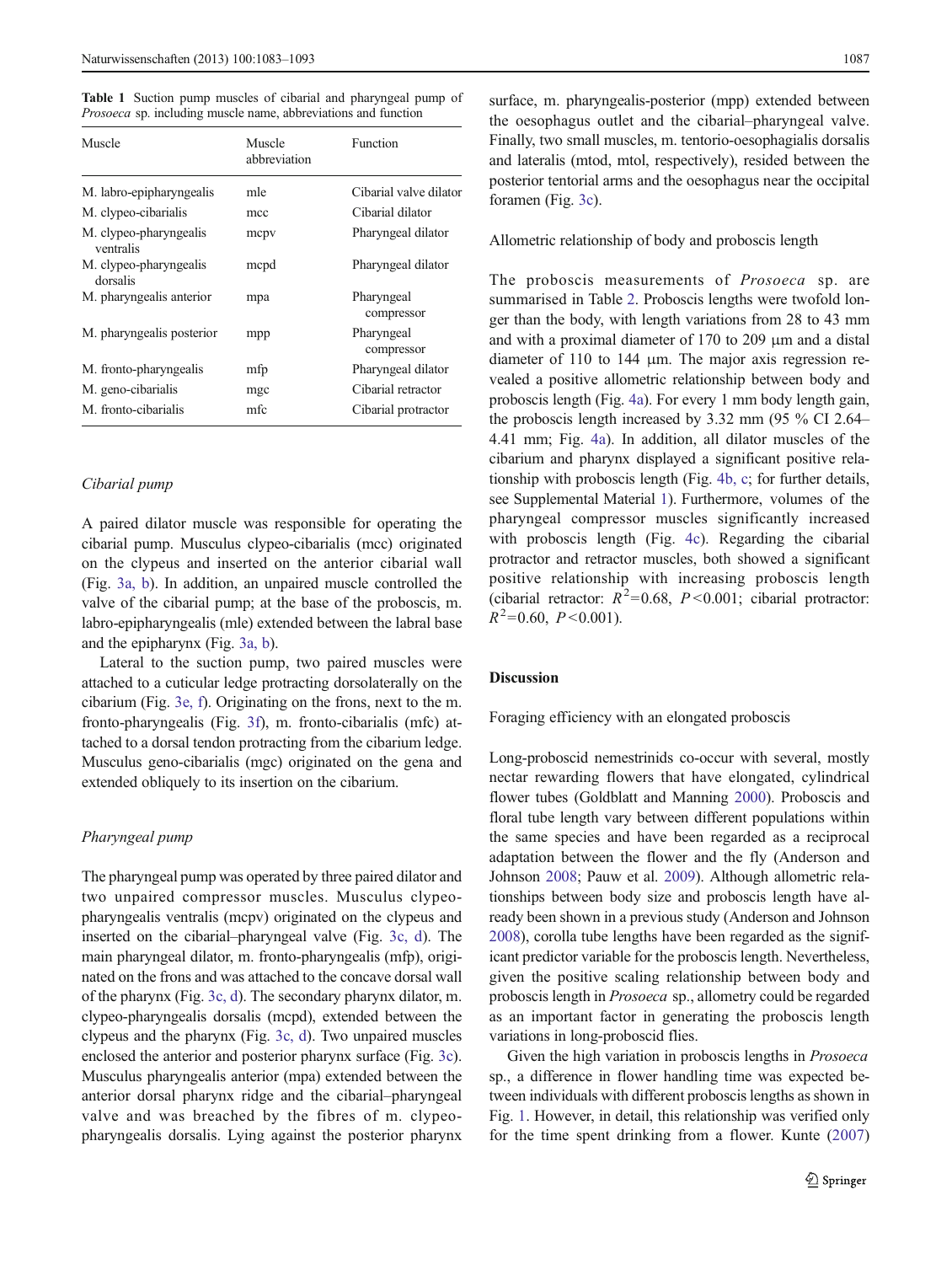<span id="page-5-0"></span>Fig. 3 MicroCT head scans of Prosoeca sp. displaying the cibarial pump (blue) and the pharyngeal pump with oesopharynx (both green). a, b Lateral and frontal view with cibarial valve, cibarial dilator and cibarial–pharyngeal valve. c, d Frontal and lateral view with pharyngeal dilator and compressor muscles together with oesopharyngeal dilators. e, f Cibarial protractor and retractor attached to a dorsolateral cuticular ledge on the cibarium. Cb cibarium, cpv cibarial– pharyngeal valve, mcc musculus clypeo-cibarialis, mcpd m. clypeo-pharyngealis dorsalis, mcpv m. clypeo-pharyngealis ventralis, mfc musculus frontocibarialis, mfp m. frontopharyngealis, mgc m. genocibarialis, mlc m. labro-cibarialis, mtod m. tentoriooesopharyngealis dorsalis, mtol m. tentorio-oesopharyngealis lateralis, oe oesopharynx, ph pharynx



explained the strong positive relationship between proboscis length and increased handling time as a function of a disproportionate relationship between the cibarial muscles and an elongated proboscis. With a given body size and cibarial muscle mass, longer proboscides should produce more friction to nectar travelling up the proboscis due to their greater food canal surface area. However, in Prosoeca sp., cibarial and pharyngeal muscle masses showed a positive allometric relationship with body size and proboscis length; thus, an

efficient nectar uptake rate would be expected due to the increased muscle mass compensating for an increased proboscis length. Nonetheless, drinking time of flies was seen to increase with an elongated proboscis, supporting the contention that longer proboscides do offer some limitations, as suggested by the functional constraint hypothesis. Additionally, longer drinking times could also be influenced by long-proboscid individuals being able to take up the full complement of nectar out of long, narrow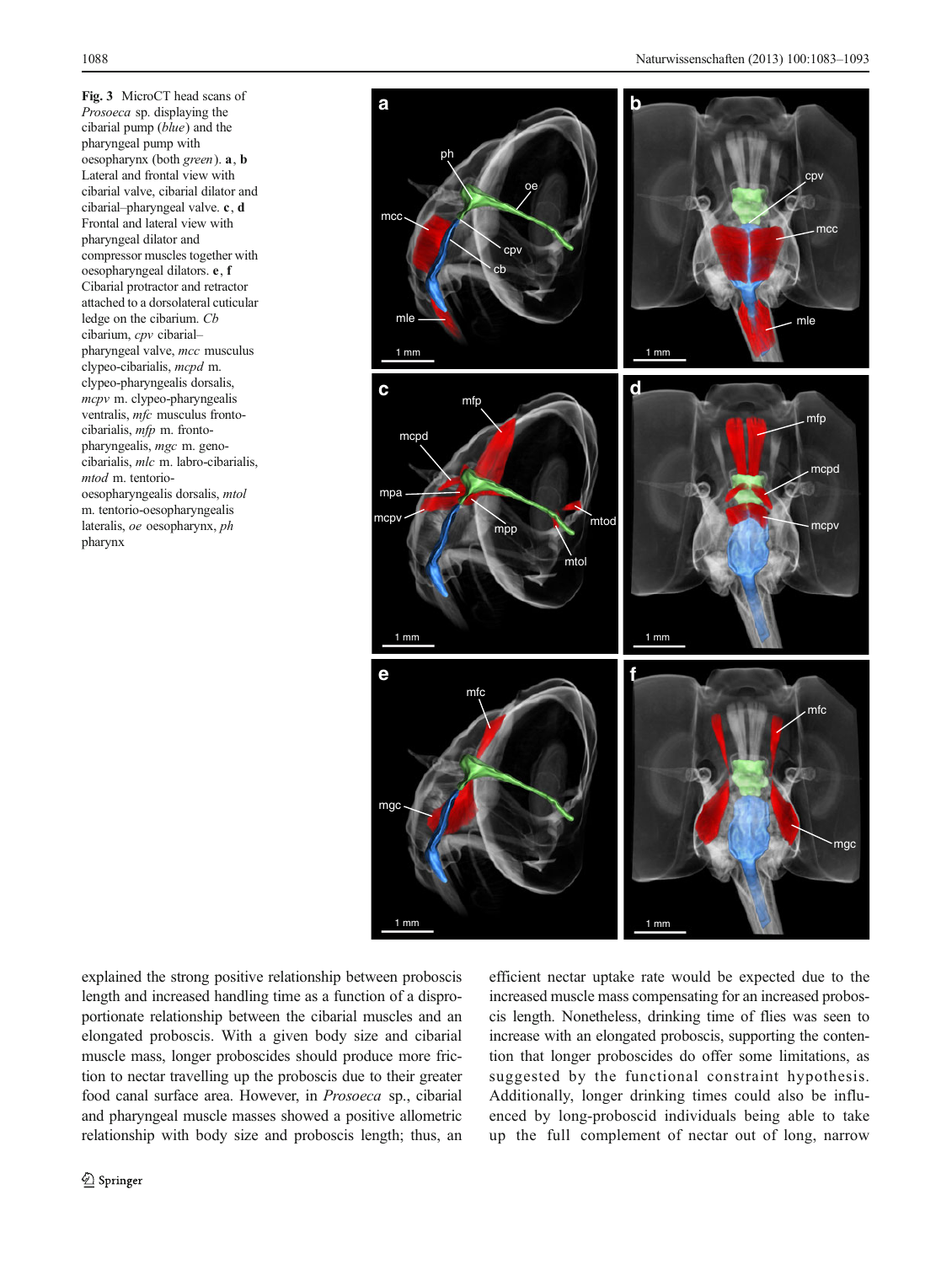<span id="page-6-0"></span>Table 2 Proboscis length and food canal diameter of Prosoeca sp. and three nectar-feeding butterflies with comparable proboscis lengths. Figures indicate mean +1 standard deviation; sample size is in brackets.  $C$  is the ratio of the proximal to distal diameter of the food canal. The proboscis length and food canal diameters are parameters used previously in the Kingsolver and Daniel [\(1979\)](#page-10-0) model regarding the fluid flow in lepidopterous proboscides

|                                       | <b>Species</b>        |                                        |                         |                     |  |
|---------------------------------------|-----------------------|----------------------------------------|-------------------------|---------------------|--|
|                                       | Prosoeca sp.          | $E.$ lycisca <sup><math>a</math></sup> | $A.$ vanilla $^{\rm b}$ | $P.$ sennae $b$     |  |
| Proboscis length [mm]                 | $37.28 \pm 5.04$ (20) | $36.5 \pm 4.1(20)$                     | $19.2 \pm 1.8$ (18)     | $29.5 \pm 2.2(9)$   |  |
| Proximal diameter [µm]                | $196.42 \pm 16.14(5)$ | 74 (1)                                 | $79.5 \pm 3.31(4)$      | $86.5 \pm 3.44$ (2) |  |
| Distal diameter $\lceil \mu m \rceil$ | $129.51 \pm 15.65(5)$ | 58(1)                                  | $59.7 \pm 2.20$ (4)     | 55.4 $\pm$ 27.1 (2) |  |
| C                                     | $1.53 \pm 0.12$ (5)   | 1.28                                   | $1.33 \pm 0.09$         | $1.56 \pm 0.01$     |  |
|                                       |                       |                                        |                         |                     |  |

<sup>a</sup> Bauder et al. [\(2011](#page-9-0)). Data for proximal and distal diameter were calculated from Fig. [2C](#page-3-0) of the original publication <sup>b</sup> May ([1985](#page-10-0))

flowers, e.g. up to 7 μl per flower (Goldblatt et al. [1995](#page-9-0); Manning and Goldblatt [1996](#page-10-0)).

Surprisingly, the time required to insert a long proboscis into a flower of L. oreogena appeared to be independent of proboscis length. Previous studies of the flower-visiting behaviour of *Prosoeca* sp. on *L*. *oreogena* revealed the importance of the white arrow markings as functional nectar guides to minimise flower handling times. Flies were no longer able to insert their proboscis into flowers with artificially manipulated nectar markings (Hansen et al. [2011\)](#page-9-0). These nectar guides may help to reduce the negative effects of flower handling with an elongated proboscis. Inserting a proboscis of this length into a long-spurred flower could, however, be negatively influenced by wind and vegetation growing between and over host flowers, as was seen for some foraging flies during field experiments. This might explain the large variation observed between minimum (0.16 s) and maximum inserting times (6.6 s). Removing time was consistently rapid across all individuals observed. Flies leave flowers with a fast, forceful movement, possibly to overcome the friction between proboscis and flower, and therefore, no overall differences between individuals could be recorded.

Similar to apid bees, nemestrinid flies can be regarded as high-speed, continuous foragers (Pivnick and McNeil [1985\)](#page-10-0), which should prefer nectar with sugar concentrations between 30 and 50 %. Concentrations in long-spurred flowers have been recorded to be lower than in flowers with short perianth tubes (Plowright [1987\)](#page-10-0). Similar results have been shown for

Fig. 4 Linear regression of suction pump muscles, proboscis and body lengths. a Positive correlation between proboscis and body length. b Cibarial pump. c Pharyngeal dilator (triangles) and compressor muscles (circles). Both cibarial and pharyngeal pump muscles are positively correlated to proboscis length

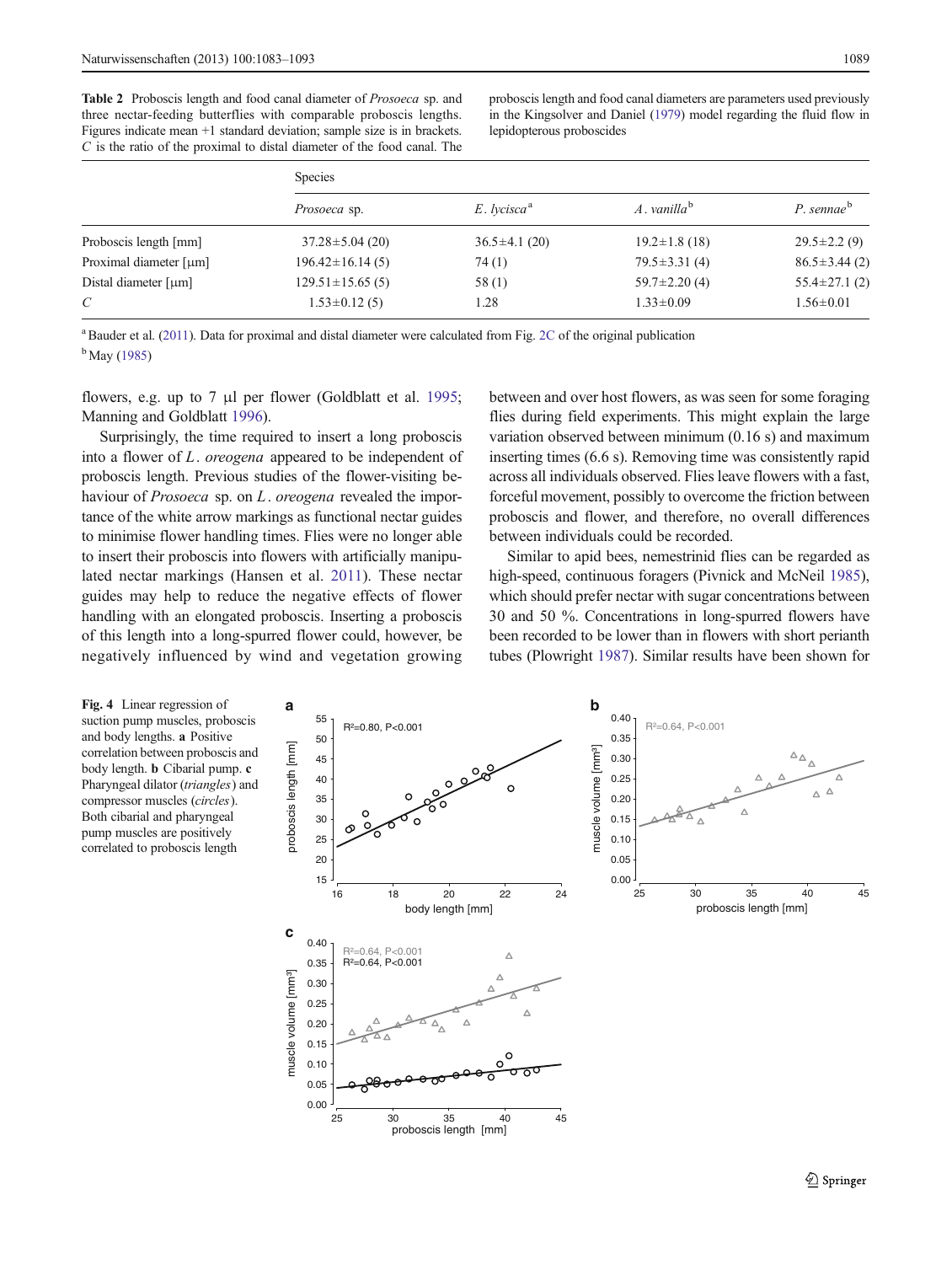Lapeirousia species in Namaqualand (Goldblatt et al. [1995\)](#page-9-0), and typical flowers visited by Prosoeca sp. only produce nectar with sugar concentrations of 20–30 % (Goldblatt et al. [1995\)](#page-9-0). Both flowers and flies occur in a semi-arid habitat (Manning and Goldblatt [1997](#page-10-0)), where preferred nectar concentrations are expected to shift to more dilute nectar to counter water loss as predicted by mathematical models (Pivnick and McNeil [1985\)](#page-10-0). Kim et al. [\(2011b](#page-10-0)) discovered that optimal nectar concentration is strongly related to the drinking style of foraging insects, being higher for viscous dippers, e.g. bees, than suction feeders, such as longproboscid Nemestrinids, thus possibly offering an explanation for the relatively dilute concentrations of nectar in Prosoeca sp.'s host plants.

# Suction pump design

Like in Lepidoptera (Monaenkova et al. [2012](#page-10-0)), the proboscis of Prosoeca represents a two-level fluidic system, combining a nanosponge with a straw. The mouthpart morphology suggests that Nemestrinidae are suction feeders that rely on pressure gradients within the proboscis (Karolyi et al. [2012\)](#page-9-0). While feeding, on the first microlevel, paired labella at the tip of the proboscis function as a nanosponge. Rutted with a pseudothracheal system, they take in liquid via capillary action, filling the distal part of the food canal (Kingsolver and Daniel [1979](#page-10-0)). On the second microlevel, the food canal works as a pump-operated drinking straw, transporting fluids to the mouth. However, sucking up nectar from long, narrow floral tubes through a long, straw-like proboscis requires an enhanced pumping organ. Nearly all insects feature a pharyngeal pump, while a cibarial pump is developed only in insects with true sucking mouthparts (Peters [2003](#page-10-0)).

The suction pump of Prosoeca sp. is here hypothesised to combine the systaltic motion of two pumping organs regulated by two valves, each controlled by dilator muscles, dividing the feeding process into three functional phases as shown in Fig. [5.](#page-8-0) During the first phase, the functional mouth valve opens, and the cibarial pump is extended by the cibarial dilator. Due to the emerging partial vacuum in the cibarial chamber, nectar is sucked from the food canal into the cibarium (Fig. [5a](#page-8-0)). In the second phase, relaxation of the cibarial pump and combined contraction of the pharyngeal dilators draw nectar through the now opened cibarial–pharyngeal valve into the pharyngeal chamber (Fig. [5b\)](#page-8-0). During the last phase, the pharyngeal dilator muscles relieve tension, and the compressor muscles push the nectar into the oesopharynx. Finally, dorsal and lateral dilators open the distal oesophagus valve to the midgut (Fig. [5c\)](#page-8-0). According to this model, Prosoeca is able to efficiently suck up viscous nectar using two well-coordinated suction pumps.

Additionally, two paired lateral muscles in the head (Fig. [3e, f](#page-5-0)) most likely provide a supporting function. Contraction of the cibarial and pharyngeal dilators exerts a force on the suction pump. Simultaneous contraction of the cibarial retractor and protractor holds the pump stationary by working antagonistically against the massive dilator muscles.

Although this feeding model has been hypothesised based on 3D reconstructions acquired from microCT scans, similar systems have been described in detail for short-proboscid Tabanidae (Bonhag [1951\)](#page-9-0), Bombyliidae (Szucsich and Krenn [2000\)](#page-10-0) and female mosquitoes (Kim et al. [2011a](#page-10-0); Kim et al. [2012;](#page-10-0) Snodgrass [1959](#page-10-0)). Compared to Tabanidae, a massive posterior compressor and an additional pharyngeal dilator exist in Prosoeca sp., enhancing the pharyngeal pump.

The morphological adaptation of a two-pump system has been explained by Kim et al. [\(2011a\)](#page-10-0). Although a rectangular path is inevitable to connect the food canal within the orthognathe proboscis with the midgut, it also leads to energy loss along the curved path. Therefore, an additional pump is necessary to regulate the flow effectively. Similarly to mosquitoes (Snodgrass [1959](#page-10-0)) and based on the morphological studies presented here, nemestrinid flies appear to be able to suck liquid efficiently using the phase-shifted motion of cibarial and pharyngeal pump in conjunction with two valves.

Compared to nemestrinid flies, the suction pump of Lepidoptera consists of only a main buccal lumen, formed by the epi- and hypopharynx, operated by several dilator and compressor muscles (Davis and Hildebrand [2006;](#page-9-0) Eberhard and Krenn [2005\)](#page-9-0). In addition, a cibarial upstream valve controls the entrance to the actual pump, and a posterior valve regulates the influx to the oesophagus. In Nymphalidae, the cibarial oral valve also regulates the outflow of saliva into the proboscis (Eberhard and Krenn [2005](#page-9-0)). In contrast, the hypopharynx of Prosoeca sp. is part of the proximal proboscis, housing the salivary duct, while the epipharynx provides the lining for the food canal (Karolyi et al. [2012](#page-9-0)).

#### Relationship between muscle volume and proboscis length

Mechanical properties of the feeding apparatus, like the musculature needed to maintain a constant pressure gradient, are potentially limiting factors in nectar-sucking insects. Detailed considerations about biophysical and biomechanical properties of the feeding mechanism are given by Kingsolver and Daniel [\(1979\)](#page-10-0). However, May ([1985](#page-10-0)) indicated that nectar flow is not steady in butterflies and that the pressure drop (i.e. the pressure difference between the proximal and distal end of the feeding channel) is variable during nectar feeding. He further noted that butterflies with a longer proboscis have a higher energy intake rate due to greater pressure drops and greater uptake rates at any given nectar concentration.

Kunte [\(2007\)](#page-10-0) hypothesised that insects that depend exclusively on nectar as food source should have a greater cibarial muscle mass to increase the rate of nectar uptake. Our results support this hypothesis, as seen in the positive linear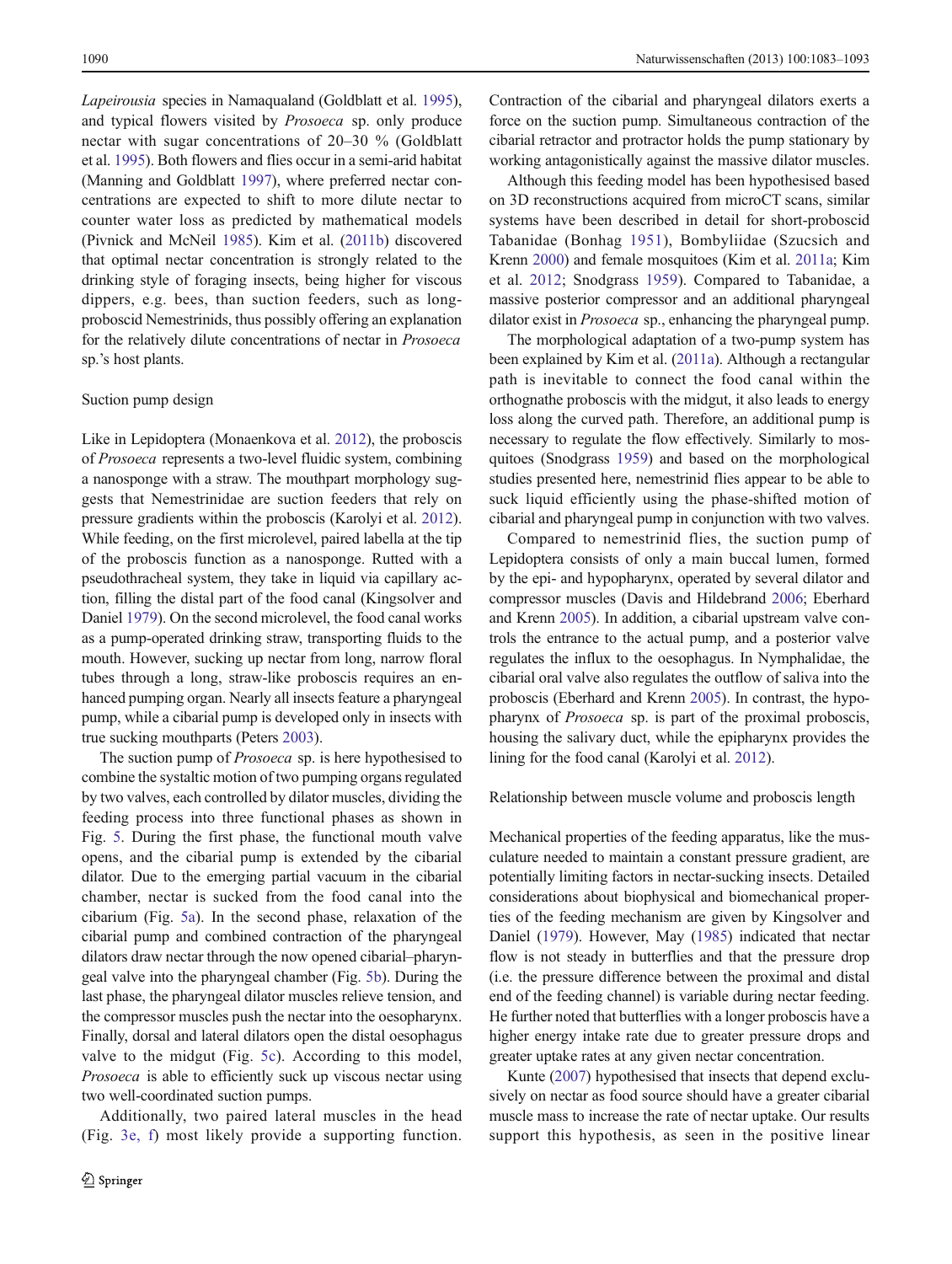<span id="page-8-0"></span>

Fig. 5 Three-phase suction pump of Prosoeca sp. based on microCT scans. Contracting muscles are drawn in red with orange arrows; relaxing muscles are hollow with blue arrows. a Cibarial dilator muscles open the cibarial valve and suck nectar into the cibarium. b Pharyngeal dilators pump nectar through the cibarial–pharyngeal valve into the pharynx. In phase A and B, the cibarial protractor and retractor (light red) work as antagonists to the main dilator muscles to hold the pump stationary. c Pharyngeal compressor muscles push the nutrition into the

oesopharynx, and the posterior dilator muscles open the oesopharyngeal valve. Cuticle elasticity of both pump chambers provides restoration force to reset the suction pump for the next food intake phase. Cb cibarium, cbd cibarial dilator, cbp cibarial protractor, cbr cibarial retractor, cpv cibarial– pharyngeal valve (true mouth), cv cibarial valve (functional mouth), oe oesophagus, ph pharynx, phc pharyngeal compressor, phd pharyngeal dilator

relationship between proboscis length and sucking pump dimensions in Prosoeca sp., indicating that a longer proboscis demands larger pumping organs. These correlations underline the importance of both pumps in nemestrinid flies.

# Evolutionary origin of the sucking pump

In various insects with sucking mouthparts, the suction pump has evolved from the cibarium, the pharynx or both (Davis and Hildebrand [2006](#page-9-0)). Snodgrass ([1944](#page-10-0), [1935](#page-10-0)) determined the evolutionary origin of the insect sucking pump as primarily cibarial with a minor pharyngeal component. He further described the frontal ganglion as a stomodaeal–cibarial border, suggesting that all muscles proceeding between clypeus and buccal cavity are cibarial. In contrast, Davis and Hildebrand [\(2006\)](#page-9-0) postulated a stomodaeal origin of the buccal cavity, since the visceral muscles enveloping the sucking pump are characteristic of the stomodaeum. While the cibarium only forms the pre-oral valve, the main sucking pump is recognized as pharyngeal. In Prosoeca sp., the cibarial and pharyngeal pumps can be clearly assigned by their attached dilator and visceral muscles. Snodgrass [\(1959\)](#page-10-0) described the two-part suction pump of the female mosquito which included a connectional alimentary canal with two antagonistic muscles, which represented the true mouth, and a pharyngeal pump positioned after the brain. However, in Prosoeca sp., both pumps are located anterior to the brain, and the alimentary canal is modified to the cibarial–pharyngeal valve. The oesophagus traverses the brain, with an additional posterior valve. This is quite similar to the model described for Tabanidae (Bonhag [1951\)](#page-9-0), suggesting that the ancestors of Nemestrinidae might have been blood-sucking insects (Grimaldi and Engel [2005](#page-9-0)).

# Dimensions of the food canal

The feeding mechanism associated with a long proboscis can be regarded as a simple pipe flow system with a laminar nectar flow. The food canal represents a long, thin cone, changing its diameter at a constant rate (Kingsolver and Daniel [1979\)](#page-10-0). Intake of fluids depends on viscosity, and an increasing sugar concentration results in a curvilinear increase in the weight of sucrose per unit time which leads to an increase of viscosity (Heyneman [1983](#page-9-0)). Therefore, nectar containing 40 % sucrose is six times more viscous than water at the same temperature (Chapman [1998\)](#page-9-0).

The pressure drop created by the suction pump depends also on the morphological characteristics of the proboscis. Furthermore, according to the Hagen–Poiseuille equation, a longer proboscis results in a reduced nectar flow (Kingsolver and Daniel [1979\)](#page-10-0) as long as all other parameters remain constant. However, nectar flow also depends on the fourth power of the radius of the food canal. In order to maintain a constant flow rate within individuals with different proboscis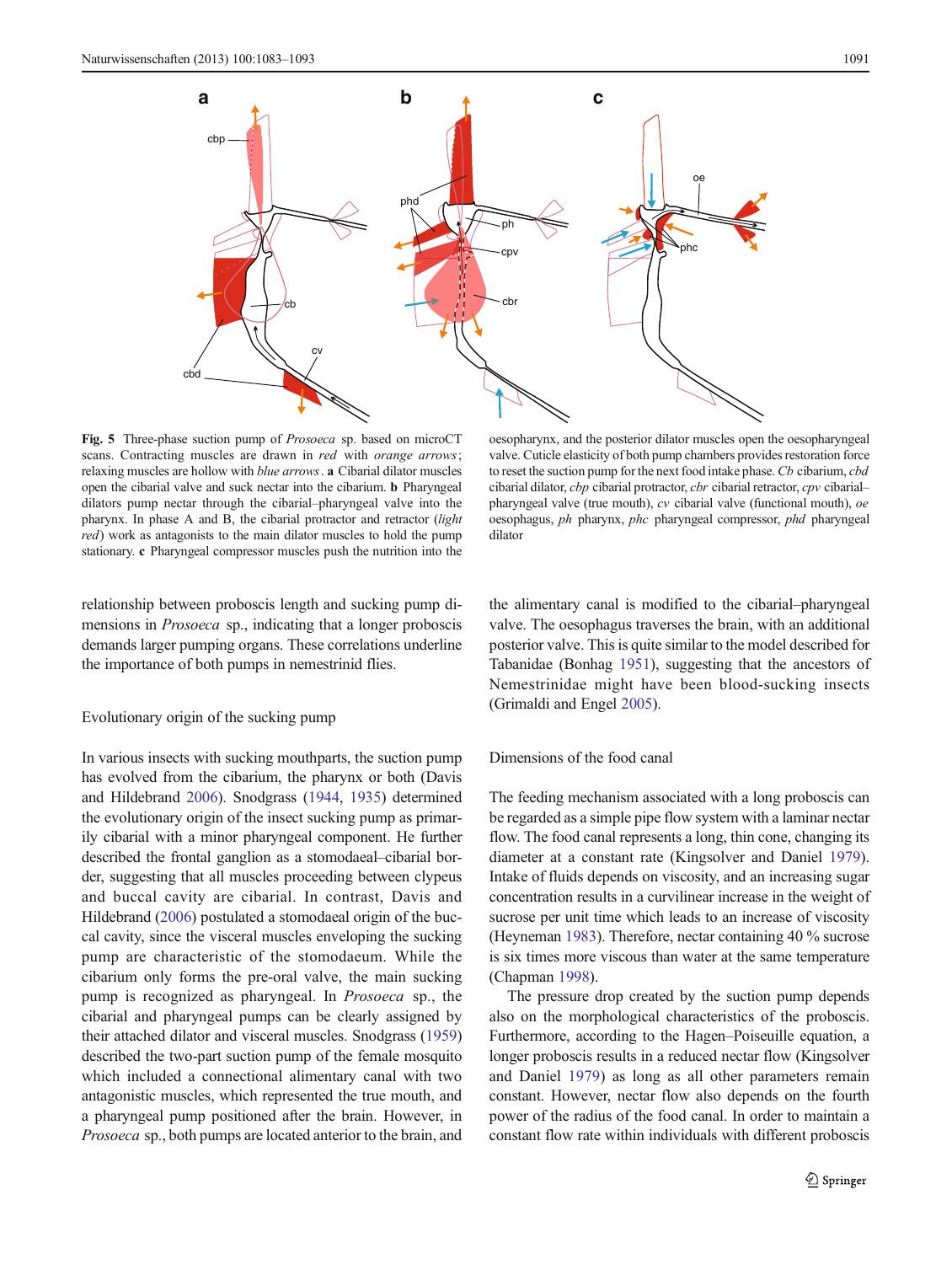<span id="page-9-0"></span>lengths, flies with longer proboscides would require correspondingly increased suction pump dimensions but a relatively small increase of the food tube diameter. Reinforced suction pump musculature has also been recorded for extremely longproboscid riodinid butterflies (Bauder et al. 2013).

Compared to Lepidoptera with similar proboscis length variations (May [1985](#page-10-0); Bauder et al. 2011), the food canal dimensions of Prosoeca sp. are relatively large, indicating that they possibly compensate the excess length of the proboscis with extended food canal dimensions. Flower-visiting insects, like nemestrinid flies, that use energy-expensive feeding techniques benefit from minimised feeding times (Heyneman 1983), which can be achieved with efficient suction pumps and an increased nectar flux through extended food canal dimensions.

# Conclusion

The present study has described the flower-visiting behaviour of long-proboscid Prosoeca sp. on flowers of L. oreogena and has verified that individuals with a longer proboscis spent more time drinking from long-spurred flowers. These results suggest that longer proboscid individuals are able to take up more nectar in a single visit and therefore gain a possible advantage over individuals with an average proboscis length. In addition, this study has shown that feeding from elongated floral tubes not only requires an efficient two-part suction pump in the head, but also a positive allometric relationship between proboscis length and suction pump muscle mass. These results indicate that *Prosoeca* sp. represents a highly adapted and efficient nectar feeder.

Acknowledgments The authors would like to thank Eugene Marinus at the Hantam National Botanical Garden who provided information on locating fly populations. Furthermore, thanks to Ross Cowlin and Rogan Fourie for field work assistance. The authors are additionally grateful to Julia Bauder for assisting in the serial semithin sections. Finally, the authors would especially like to thank the two anonymous reviewers for improving the manuscript. We thank Northern Cape Nature Conservation for collecting and export permits (permit no. 471/2010, 472/2010 and 804/2012, 805/2012). This study was supported by the Austrian Foundation for Scientific Research FWF (P 222 48-B17) and the research grant 2012 of the University of Vienna.

Open Access This article is distributed under the terms of the Creative Commons Attribution License which permits any use, distribution, and reproduction in any medium, provided the original author(s) and the source are credited.

# **References**

- Anderson B, Johnson SD (2008) The geographical mosaic of coevolution in a plant-pollinator mutualism. Evolution 62(1):220–225
- Bauder JA-S, Handschuh S, Metscher BD, Krenn HW (2013) Functional morphology of the feeding apparatus and evolution of proboscis

length in metalmark butterflies (Lepidoptera: Riodinidae). Biol J Linn Soc 110(2):291–304. doi[:10.1111/bij.12134](http://dx.doi.org/10.1111/bij.12134)

- Bauder JAS, Lieskonig NR, Krenn HW (2011) The extremely longtongued Neotropical butterfly Eurybia lycisca (Riodinidae): proboscis morphology and flower handling. Arthropod Struct Dev 40(2): 122–127. doi[:10.1016/j.asd.2010.11.002](http://dx.doi.org/10.1016/j.asd.2010.11.002)
- Bonhag PF (1951) The skeleto-muscular mechanism of the head and abdomen of the adult horsefly (Diptera: Tabanidae). Trans Am Entomol Soc (1890-) 77(2):131–202
- Borrell BJ (2004) Suction feeding in orchid bees (Apidae: Euglossini). Proc R Soc Lond Ser B Biol Sci 271(Suppl 4):S164–S166. doi[:10.](http://dx.doi.org/10.1098/rsbl.2003.0128) [1098/rsbl.2003.0128](http://dx.doi.org/10.1098/rsbl.2003.0128)
- Borrell BJ (2006) Mechanics of nectar feeding in the orchid bee Euglossa imperialis: pressure, viscosity and flow. J Exp Biol 209(24):4901– 4907. doi:[10.1242/jeb.02593](http://dx.doi.org/10.1242/jeb.02593)
- Borrell BJ, Krenn HW (2006) Nectar feeding in long-proboscid insects. In: Herrel A, Speck T, Rowe N (eds) Ecology and biomechanics: a mechanical approach to the ecology of animals and plants. CRC Press, Boca Raton, pp 185–211
- Chapman RF (1998) The insects: structure and function, 4th Edition. Cambridge University Press, Cambridge, pp 21–24:50
- Daniel TL, Kingsolver JG, Meyhöfer E (1989) Mechanical determinants of nectar-feeding energetics in butterflies: muscle mechanics, feeding geometry, and functional equivalence. Oecologia 79(1):66–75. doi:[10.1007/bf00378241](http://dx.doi.org/10.1007/bf00378241)
- Davis NT, Hildebrand JG (2006) Neuroanatomy of the sucking pump of the moth, Manduca sexta (Sphingidae, Lepidoptera). Arthropod Struct Dev 35(1):15–33. doi[:10.1016/j.asd.2005.07.001](http://dx.doi.org/10.1016/j.asd.2005.07.001)
- Dudley R (2000) Flight and insect diversification. In: The biomechanics of insect flight: form, function, evolution, vol 7. First edn. Princeton University Press, New Jersey, pp. XII+476
- Eberhard SH, Krenn HW (2005) Anatomy of the oral valve in nymphalid butterflies and a functional model for fluid uptake in Lepidoptera. Zoologischer Anzeiger - A J Comp Zool 243(4):305–312. doi[:10.](http://dx.doi.org/10.1016/j.jcz.2005.02.001) [1016/j.jcz.2005.02.001](http://dx.doi.org/10.1016/j.jcz.2005.02.001)
- Goldblatt P, Manning JC (1999) The long-proboscid fly pollination system in Gladiolus (Iridaceae). Ann Mo Bot Gard 86(1):758–774
- Goldblatt P, Manning JC (2000) The long proboscid fly pollination system in southern Africa. Ann Mo Bot Gard 87(1):146–170
- Goldblatt P, Manning JC, Bernhardt P (1995) Pollination biology of Lapeirousia subgenus Lapeirousia (Iridaceae) in southern Africa; floral divergence and adaptation for long-tongued fly-pollination. Ann Mo Bot Gard 82(4):517–534
- Grimaldi DA, Engel MS (2005) Evolution of the insects, 1st edn. Cambridge University Press, Cambridge, [www.cambridge.org/](http://www.cambridge.org/9780521821490) [9780521821490](http://www.cambridge.org/9780521821490)
- Hansen DM, Van der Niet T, Johnson SD (2011) Floral signposts: testing the significance of visual 'nectar guides' for pollinator behaviour and plant fitness. Proc R Soc B Biol Sci. doi:[10.1098/rspb.2011.](http://dx.doi.org/10.1098/rspb.2011.1349) [1349](http://dx.doi.org/10.1098/rspb.2011.1349)
- Heinrich B (1975) Energetics of pollination. Annu Rev Ecol Syst 6(1): 139–170. doi[:10.1146/annurev.es.06.110175.001035](http://dx.doi.org/10.1146/annurev.es.06.110175.001035)
- Heyneman A (1983) Optimal sugar concentrations of floral nectars dependence on sugar intake efficiency and foraging costs. Oecologia 60(2):198–213. doi:[10.1007/bf00379522](http://dx.doi.org/10.1007/bf00379522)
- Johnson S, Anderson B (2010) Coevolution between food-rewarding flowers and their pollinators. Evol: Educ and Outreach 3(1):32–39. doi:[10.1007/s12052-009-0192-6](http://dx.doi.org/10.1007/s12052-009-0192-6)
- Johnson SD, Steiner KE (1997) Long-tongued. Fly pollination and evolution of floral spur length in the Disa draconis complex (Orchidaceae). Evolution 51(1):45–53
- Karolyi F, Szucsich NU, Colville JF, Krenn HW (2012) Adaptations for nectar-feeding in the mouthparts of long-proboscid flies (Nemestrinidae: Prosoeca). Biol J Linn Soc 107:414–424. doi[:10.](http://dx.doi.org/10.1111/j.1095-8312.2012.01945.x) [1111/j.1095-8312.2012.01945.x](http://dx.doi.org/10.1111/j.1095-8312.2012.01945.x)